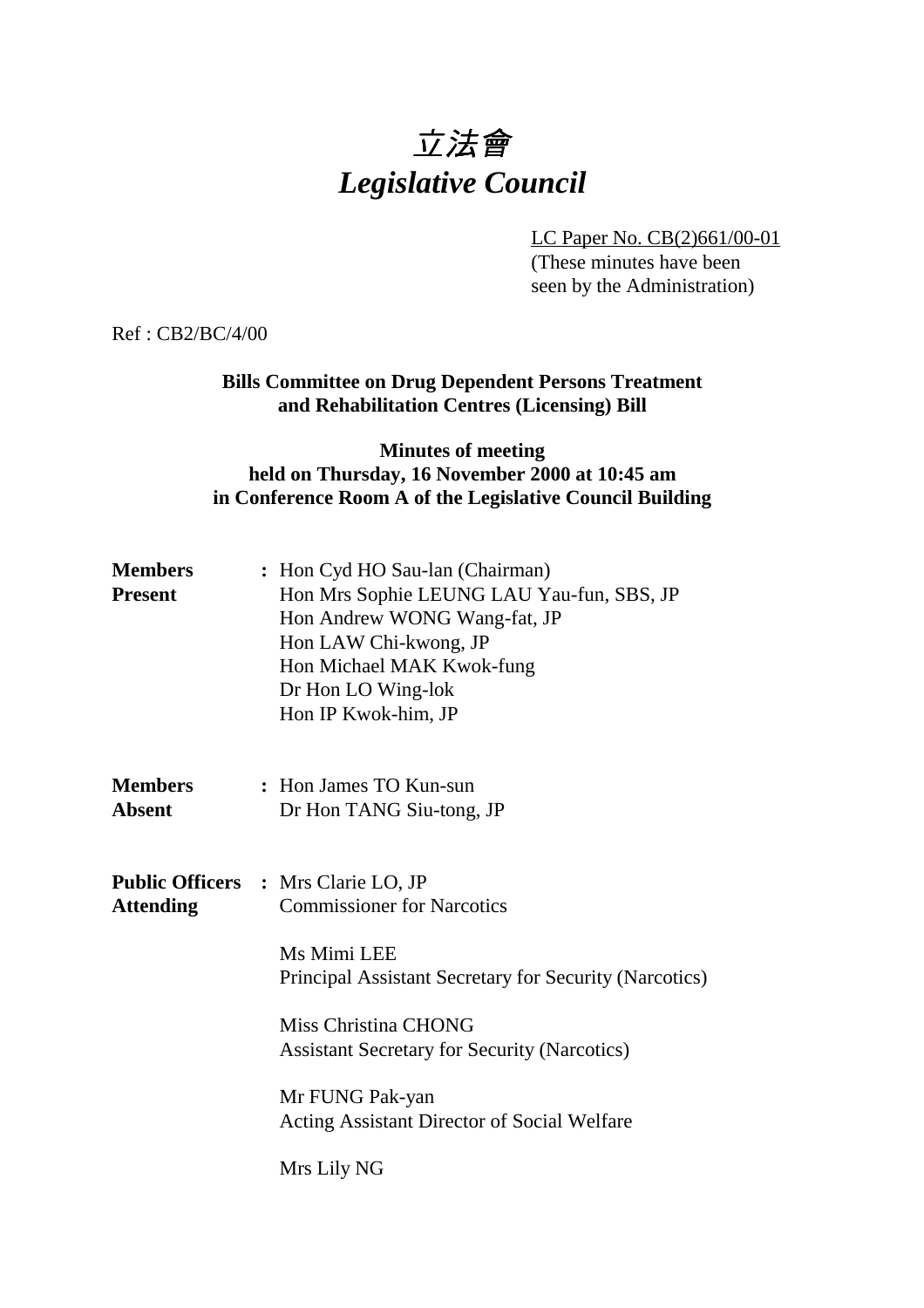|                                      | Senior Social Work Officer                                                      |
|--------------------------------------|---------------------------------------------------------------------------------|
|                                      | Dr S P MAK, JP<br><b>Assistant Director of Health (Special Health Services)</b> |
|                                      | Ms Fanny IP<br>Senior Assistant Law Draftsman                                   |
| <b>Clerk</b> in<br><b>Attendance</b> | : Ms Doris CHAN<br>Chief Assistant Secretary (2) 4                              |
| <b>Staff</b> in<br><b>Attendance</b> | : Ms Bernice WONG<br>Assistant Legal Adviser 1                                  |
|                                      | Mrs Queenie YU<br>Senior Assistant Secretary (2) 4                              |

#### **I. Election of Chairman**

Nominated by Mr LAW Chi-kwong and seconded by Mrs Sophie LEUNG and Mr Michael MAK Kwok-fung, Ms Cyd HO Sau-lan was elected Chairman of the Bills Committee.

#### **II. Meeting with the Administration**

(LC Paper Nos. CB(2)246/00-01 and CB(2)246/00-01(04))

#### Briefing by the Administration

2. At the invitation of the Chairman, Commissioner for Narcotics (C for N) briefed members on the background of the Bill. She said that apart from combating illegal drug activities, the Administration considered it important to provide comprehensive drug treatment and rehabilitation services for drug dependent persons, which aimed at enabling these persons to integrate into the community. She also pointed out that after reviewing the existing treatment and rehabilitation policy and services, the Administration considered that the existing Drug Addicts Treatment and Rehabilitation Ordinance, Cap. 326 and all subsidiary legislation made under it should be repealed and a new ordinance to provide for a licensing scheme for voluntary residential drug treatment and rehabilitation centres should be introduced to ensure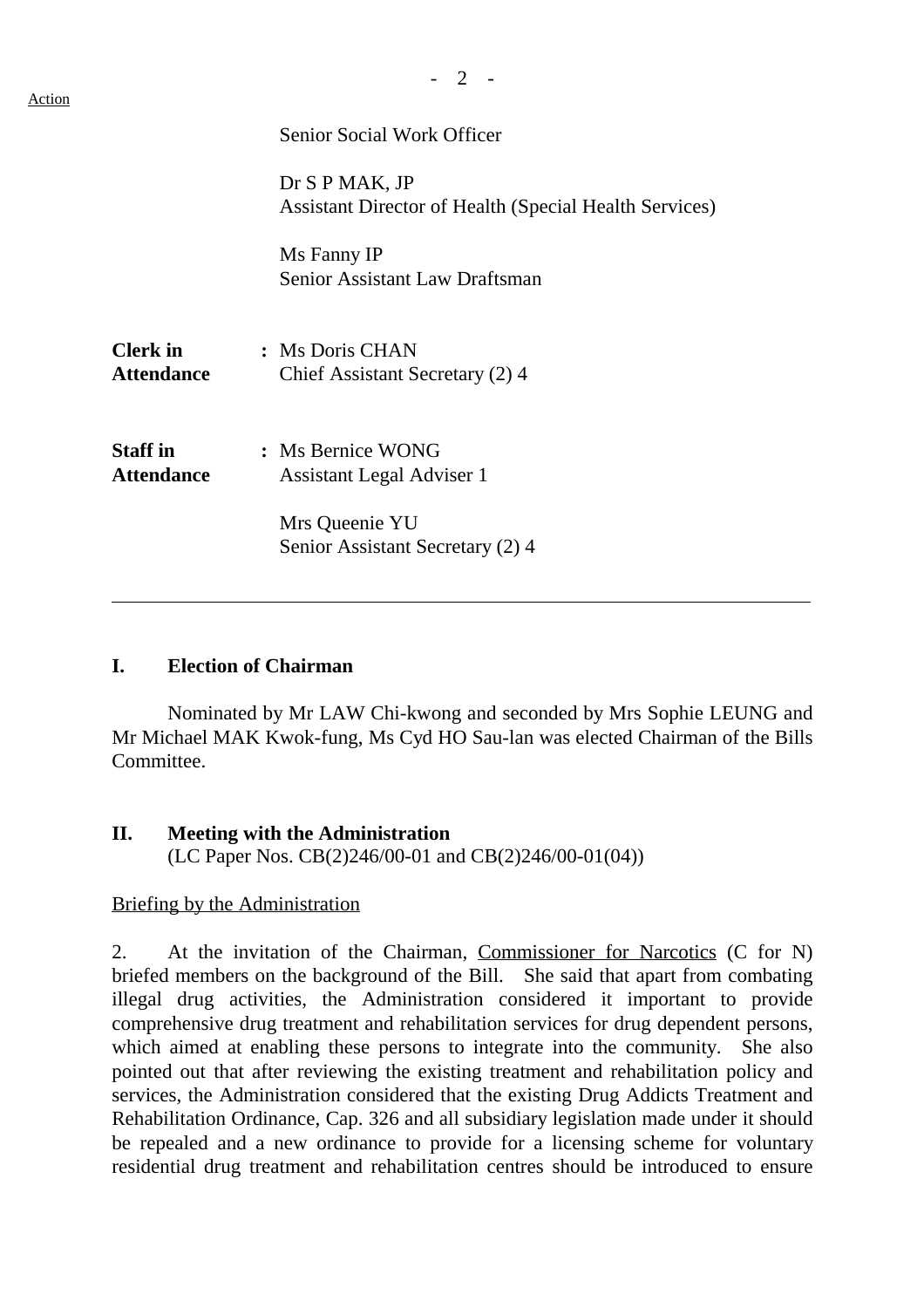that drug dependent persons undergoing treatment and rehabilitation would receive services in a properly managed and physically secured environment.

- 3.  $\overline{C}$  for N also highlighted the following salient points -
	- (a) The Administration had consulted the public for six months in 1998 on the proposed licensing scheme and met with the affected agencies, Provisional District Boards and the previous Legislative Council Panel on Security. The scheme was supported by all these bodies.
	- (b) The licensing scheme would require a person/organization to apply to the Director of Social Welfare (the Director) for a licence to operate any drug treatment and rehabilitation centre (treatment centre) which provided voluntary residential care for four or more persons. Subject to the applicant being able to satisfy the stipulated fit person criteria, fire services and building safety requirements, and other service conditions as stipulated by the Director, a licence would be granted to the applicant.
	- (c) New treatment centres would have to comply with the licensing requirements from the first day of operation. There would be a grace period of four years for existing subvented treatment centres to prepare themselves for licensing whilst continuing with their operation. As for non-subvented treatment centres, the grace period would be more than four years.
	- (d) Any person aggrieved by any decision made by the Director in respect of the issue or renewal of, and the cancellation of a licence or certificate of exemption might appeal to the Administrative Appeals Board.
	- (e) The Bill empowered the Director to issue Code of Practice setting out principles, procedures and guidelines for the operation or management of treatment centres.
	- (f) In respect of financial assistance, the Administration had approached the concerned charitable funds and obtained their support in giving priority consideration to proposals submitted by treatment centres which needed reconstruction or upgrading facilities. The Lands Department and the Government Property Agency had also agreed to provide the necessary support for the proposal.

## **Discussions**

4. Referring to paragraph (10) of the Administration's response to the submission by the Hong Kong Council of Social Service (HKCSS), Mr LAW Chi-kwong asked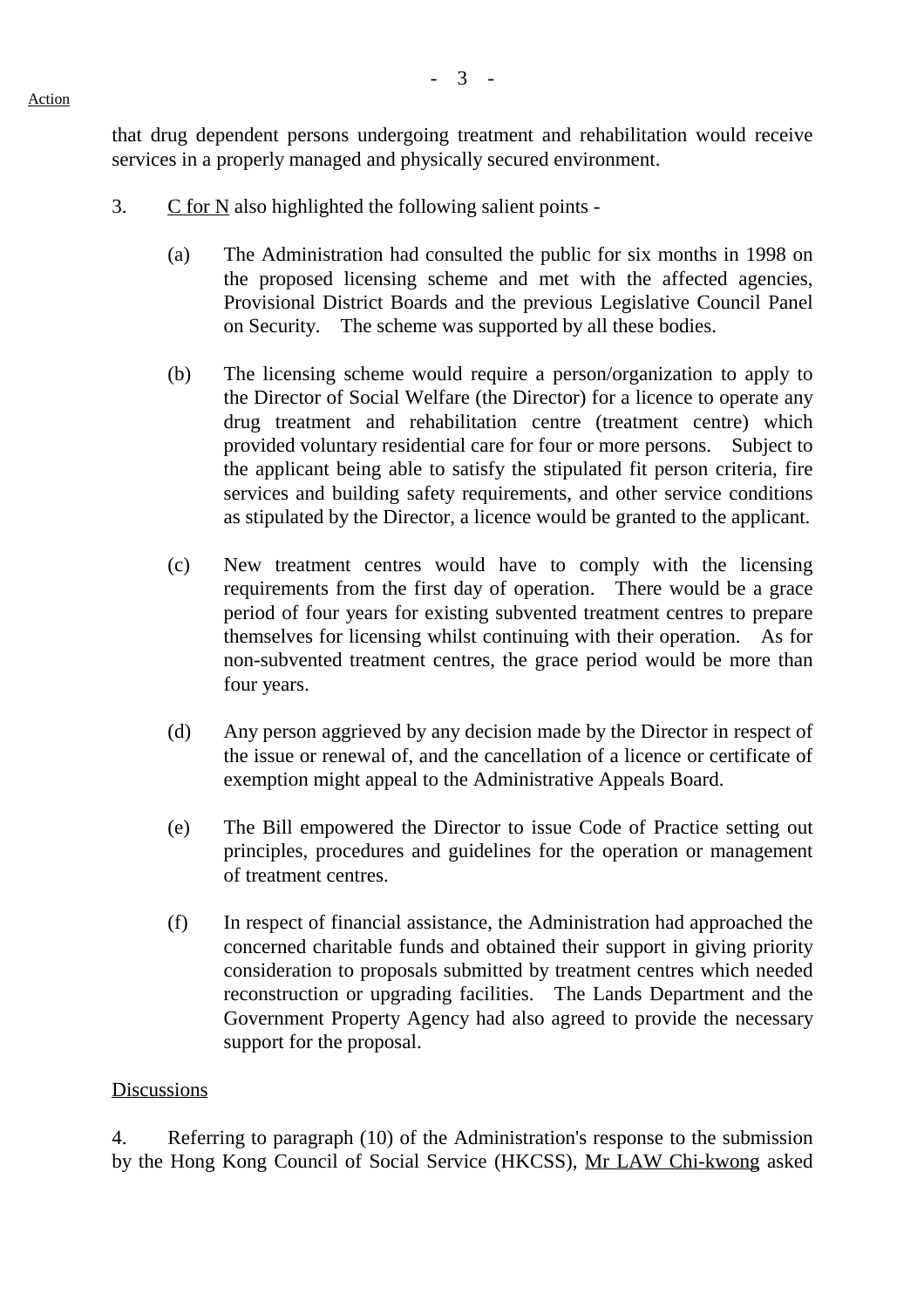the Administration to clarify how long the exemption period for obtaining the required licence for non-subvented treatment centres would be. C for N responded that the Administration had considered the issue at length. Since subvented treatment centres would be given an exemption period of up to four years to carry out improvement works, the Administration held the view that it should not take more than eight years for non-subvented treatment centres to comply with the licensing requirements. She pointed out that the Administration had started to discuss with non-subvented treatment centres on their plans to bid for funds. With the support from charitable organizations and government departments, it was expected that these treatment centres would complete their improvement works within an exemption period of eight years.

5. Mr LAW Chi-kwong said that whilst an exemption period of four years was reasonable for subvented treatment centres, six years instead of eight years would be sufficient for non-subvented treatment centres to comply with the licensing requirements. He said that if the exemption period was too long, it would create practical problems for the Administration in implementing the policy on treatment and rehabilitation services in the future.

6. In reply to the Chairman's question on the number of treatment centres in Hong Kong, C for N said that there were about 13 organizations providing voluntary drug treatment and rehabilitation services in Hong Kong, of which 11 were adopting nonmedical approach and two were adopting medical approach. With the inclusion of half-way houses for rehabilitated drug addicts, there were a total of 40 organizations providing drug treatment and rehabilitation services, half of which were nonsubvented organizations.

7. Referring to paragraph (14) of the Administration's response to the submission by HKCSS, Mr LAW Chi-kwong asked the Administration to clarify whether the criteria of 'fit person' had been redefined in the current proposal as compared with the proposal put forward in the last legislative session.  $\overline{C}$  for N confirmed that clause 7(2) had been amended to reflect that the applicant must be a person who "has not been a drug dependent person continuously in the 7 years immediately prior to the day on which the Director considers the matter" in the present proposal as opposed to 10 years in the previous proposal.

8. Mr Michael MAK Kwok-fung said that the Superintendent of a treatment centre was empowered under the Drug Addicts Treatment and Rehabilitation Regulations (the Regulations), Cap. 326A. The powers to restrict freedom and rights of drug dependent persons in his treatment centre, for examples, to confiscate any unauthorized articles found in possession of a patient, refuse any visit to a patient, refuse a patient to receive phone calls, censor a patient's letter etc.. He was concerned whether similar powers were given to the person responsible for a treatment centre in the Bill. In his opinion, the restrictions contravened the human rights of the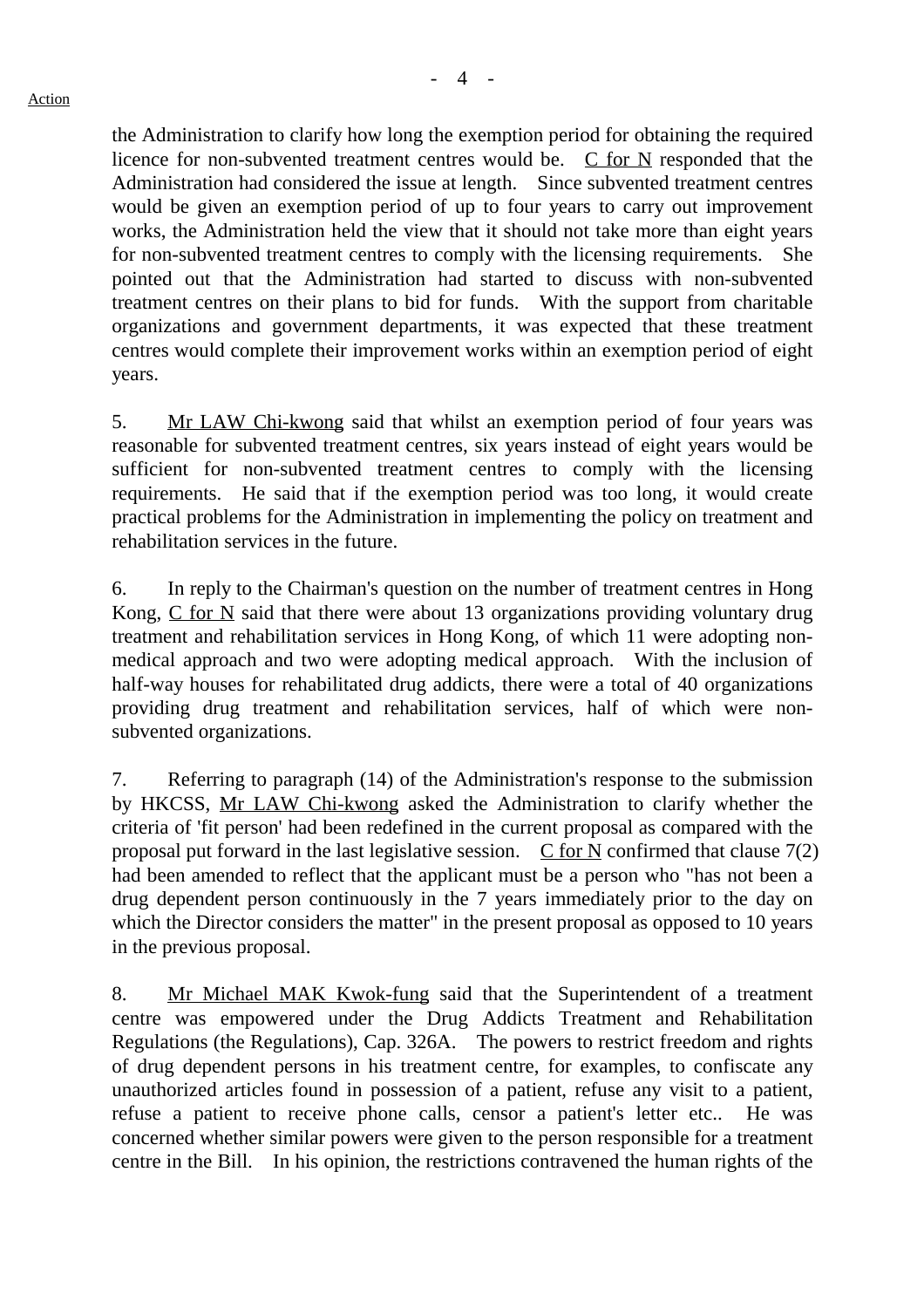drug dependent persons undergoing treatment in the centres.

9. C for N clarified that Cap. 326 was made on the basis that the declared treatment centres operated on the basis of detention. As all of these treatment centres now provided voluntary drug treatment and rehabilitation services, the Administration considered it inappropriate to provide the treatment centres with such powers in the Bill, especially when using today's standards, some of these powers might contravene the Basic Law and the International Convenant on Civil and Political Rights. Principal Assistant Secretary for Security (Narcotics) (PAS/S(N)) explained that the Bill, which replaced Cap. 326, proposed a licensing scheme to regulate and bring these treatment centres under uniform control. The focus of control would shift to the power of granting a licence by the Director. In response to the question about the role of the person responsible for a treatment centre, Acting Assistant Director of Social Welfare (Acting ADSW) added that the most important role would be to ensure a properly managed and physically secured environment for the drug dependent persons.

10. Referring to paragraphs (2) and (3) of the Administration's response to the submission by HKCSS, Mrs Sophie LEUNG LAU Yau-fun pointed out the concern of HKCSS that the Bill should retain the powers given to a treatment centre under the Regulations to ensure the centre was free from drug and any undesirable external influence on the inmates. She questioned how the Administration could ensure the treatment centres would be able to operate effectively.  $\overline{C}$  for N said that the Social Welfare Department would stipulate feasible guidelines in the Code of Practice to be issued under clause 25 of the Bill to allow flexibility for the treatment centres to set rules to achieve the purpose of effective management. If such rules might affect an inmate's freedom and rights, the treatment centre should explain to the inmate and obtain his consent prior to enforcing such rules. In this regard, drug dependent persons would be asked to sign an agreement to comply with the rules before their admission to the treatment centre.

11. Mrs Sophie LEUNG further asked whether the Administration had made reference to the major problems encountered so far by the existing treatment centres in their operation and the measures adopted by the treatment centres in tackling the problems. Acting ADSW said that for those treatment centres which were not governed by Cap. 326, the practice of obtaining prior consent from the residents to comply with the rules of the treatment centres had been working well and without any serious problems. Assistant Director of Health (Special Health Services) (ADH(SHS)) pointed out that even those treatment centres which were governed by Cap. 326 were now operated on a voluntary basis through signification of an agreement. She also stated that if a patient was found to have brought drug into a treatment centre, the Police could arrest him in accordance with the provisions under the Dangerous Drugs Ordinance (Cap. 134) regardless of whether Cap. 326 was repealed or not.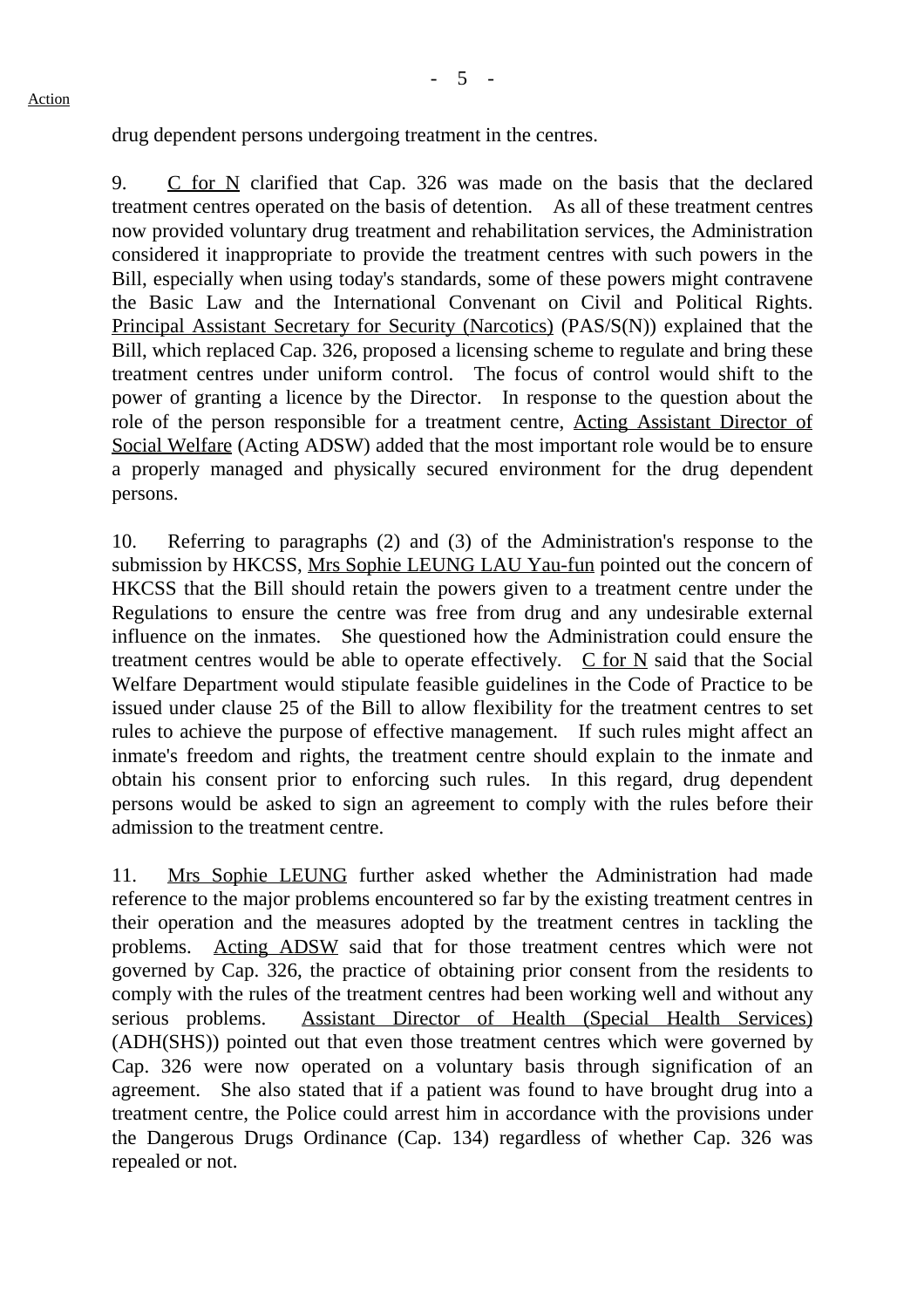12. Mr Andrew WONG Wang-fat asked the Administration which ordinance would cover treatment centres operated on a 'detention' basis after Cap. 326 was repealed. PAS/S(N) replied that the Drug Addiction Treatment Centres Ordinance (Cap. 244) authorized the Commissioner of Correctional Services to operate detention centres providing cure and rehabilitation services for persons found guilty of criminal offences. These centres were exempted from the licensing requirements of the Bill.

13. In reply to the Chairman's question on other types of treatment and rehabilitation services available for drug dependent persons,  $C$  for  $N$  said that the Government adopted a multi-modality approach to drug treatment and rehabilitation services in order to cater for the different needs of drug dependent persons. At present, about 10 000 drug addicts had registered in voluntary out-patient methadone programmes under the Department of Health. On average, 6 500 - 7 500 drug dependent persons received treatment under these programmes every day. There were also different types of residential drug treatment and rehabilitation services available for drug dependent persons. Treatment centres providing medical treatment were required to comply with the Hospitals, Nursing Homes and Maternity Homes Registration Ordinance (Cap. 165) whilst treatment centres providing non-medical treatment were required to comply with the proposed new legislation.  $C$  for N pointed out that voluntary residential treatment centres using medical treatment would be required to comply with both Cap. 165 and the proposed new legislation in the future. She also clarified that treatment centres for criminal offenders operated by the Correctional Services Department (CSD) under Cap. 244 were exempt from the licensing requirements of the Bill.

14. Mr Andrew WONG questioned why treatment centres operated by CSD under Cap. 244 were not required to comply with Cap. 165 despite the fact these treatment centres also used medical treatment. ADH(SHS) responded that under Cap. 165, establishments maintained by Government were not required to register. She also said that to her knowledge, many disciplined staff in CSD had also received formal nursing training. There were also registered doctors in these centres providing medical treatment for the inmates. Mr Andrew WONG held the view that there might still be differences in service standard provided by different treatment centres using medical drug treatment. He also found it confusing that a treatment centre using medical treatment would have to register under both the proposed new legislation and Cap.165. He asked why all the requirements could not be incorporated under a single ordinance.

15. C for N responded that the Administration had considered amending Cap. 165 to include the licensing requirements for voluntary residential treatment centres using non-medical drug treatment methods. Nevertheless, the affected agencies considered it inappropriate to do so because Cap. 165 dealt with hospitals, nursing homes and maternity homes which operated very differently from voluntary residential treatment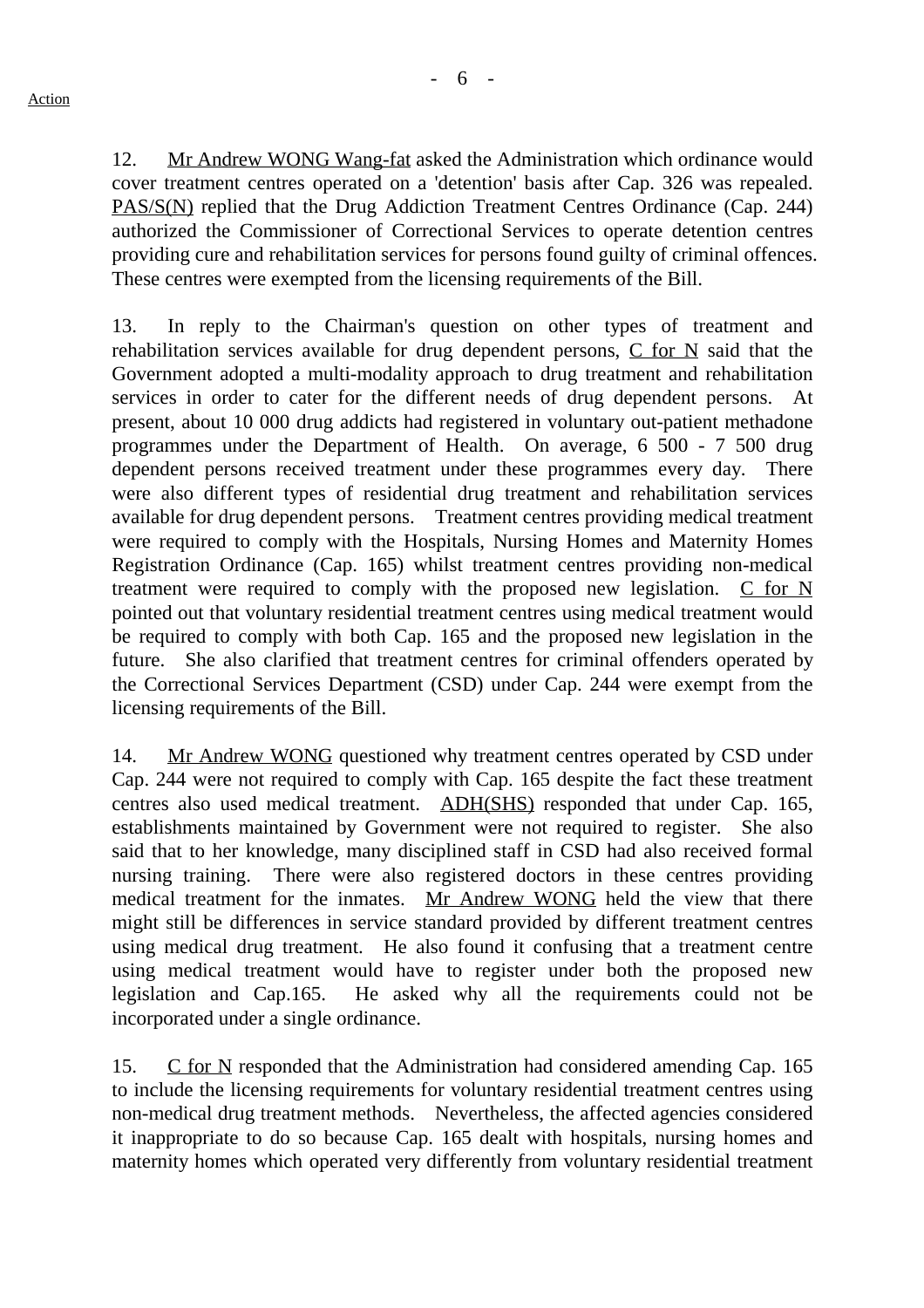#### centres.

Adm Clerk

16. The Chairman requested the Administration to provide an information paper on the different types of treatment centres providing treatment and rehabilitation services under Cap. 165, Cap. 244, Cap. 326 and the Bill. The Chairman also requested the Secretariat to circulate copies of Cap. 165 and Cap. 244 for members' reference. Mr LAW Chi-kwong commented that whilst members might obtain information on the provisions under Cap. 165 and Cap. 244, it was outside the jurisdiction of the Bills Committee to examine the operation of the treatment centres governed by these Ordinances. The Chairman held the view that it was appropriate for members to have the relevant information in order to assess the need for introducing the Bill.

17. Mr LAW Chi-kwong further pointed out that there might be grey areas in implementing the proposed new legislation. He was concerned about cases in which drug dependent persons were directed to voluntary residential treatment centres by the court on probation order. In his opinion, these persons had not sought treatment from the treatment centres on a voluntary basis and had no real choice as otherwise they might have to undergo treatment in centres operated by CSD. In this regard, he wished to know whether these persons could refuse to sign an agreement to give his consent to enforcement of the rules set by a treatment centre. Moreover, whether the rules restricting a drug dependent person's freedom and rights in the treatment centre might contravene the human rights provision of the Basic Law.

18. C for N said that apart from those who underwent treatment pursuant to a condition of a probation order, there were others who sought treatment on a voluntary basis. In drawing up the new legislation, the Administration aimed to look after the interests of the majority of clients seeking treatment and rehabilitation services in these treatment centres. As regards human rights,  $C$  for  $N$  said that the provisions in the Bill would not contravene the Basic Law and the International Convenant on Civil and Political Rights.

19. Mr LAW Chi-kwong disagreed and said that the interpretation might be open to legal challenge. Firstly, drug dependent persons directed to a treatment centre might argue that they had not signed the agreement entirely on a voluntary basis, therefore, enforcement of the rules set by the treatment centre under clause 25 of the Bill was not applicable to them. Secondly, the person responsible for the treatment centre might refuse to admit a drug dependent person since his treatment centre would only provide services for drug dependent persons seeking treatment on a voluntary basis.

20. Senior Assistant Law Draftsman pointed out that the Bill was to establish a licensing scheme for voluntary drug treatment and rehabilitation centres providing for residential accommodation to facilitate the treatment or rehabilitation. The main objective of the licensing scheme was to ensure that drug dependent persons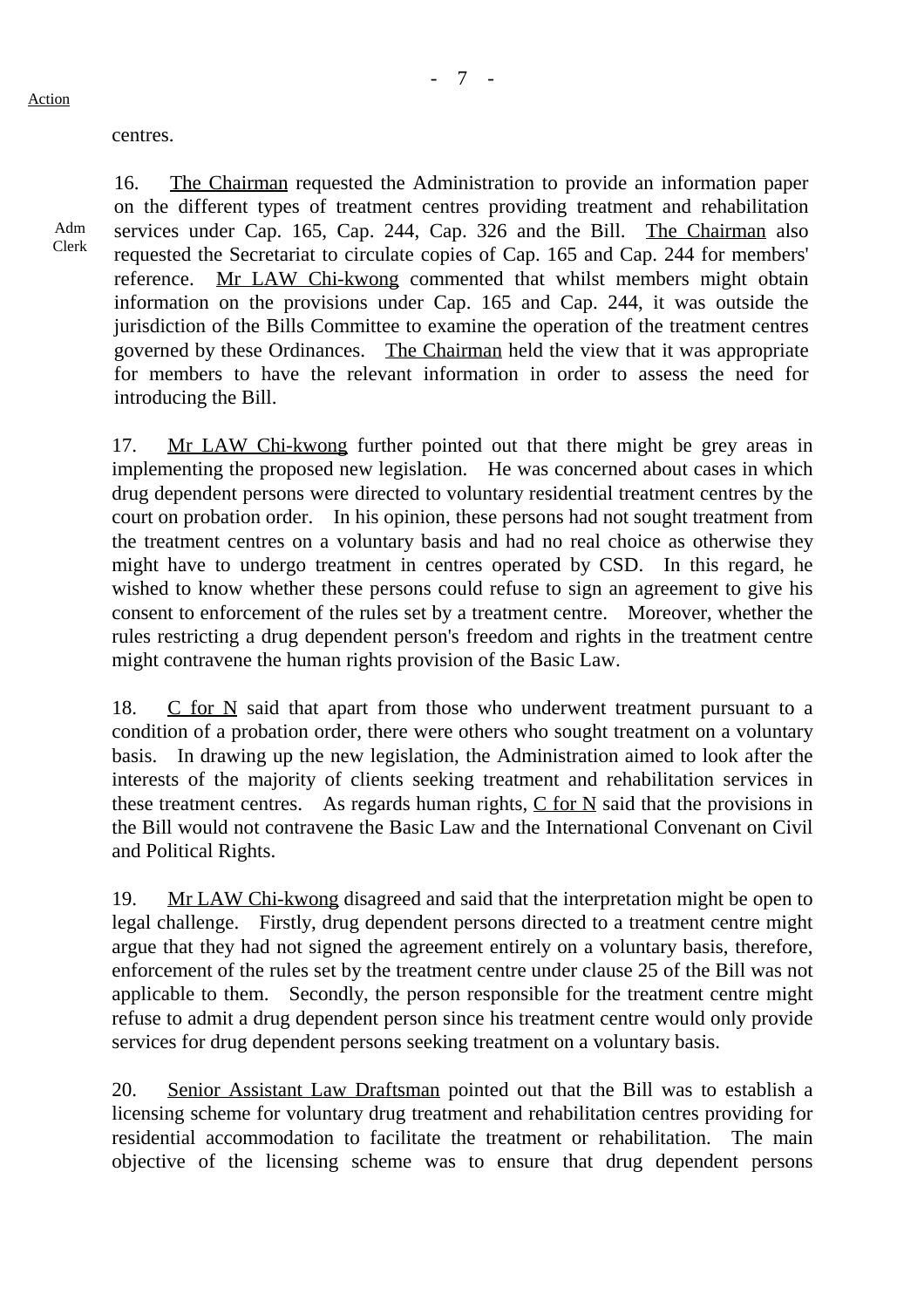Clerk

undergoing treatment or rehabilitation would receive services in a properly managed and physically secured environment. Hence, while the Bill laid down certain criteria to be satisfied before a licence to operate a treatment centre could be granted, it did not contain provisions regulating dealings between such centres and recipients of the services. It would not constitute any legal case for drug dependent persons receiving treatment in those treatment centres to challenge the licensing scheme under the proposed new legislation on the grounds that their admission to the treatment centre was not on a voluntary basis.

21. C for N clarified that a Magistrate would normally consider a probation officer's report and recommendation before considering a voluntary drug withdrawal treatment programme for an offender. Acting ADSW added that in the course of the probation officer and the offender discussing the treatment alternatives, prior consent from the offender would be obtained if admission to a voluntary drug withdrawal treatment programme was preferred. Since these treatment centres were voluntary in nature, the court would not sentence an offender to these centres but would probably make a probation order with a special condition along the line that 'the offender shall receive and complete a drug withdrawal treatment programme'. An offender was free to terminate his treatment later, but this might constitute a breach of probation order and he/she would be subject to be brought back to court for further decision. An offender who subsequently refused to undergo treatment in a treatment centre was in breach of the Probation of Offenders Ordinance (Cap. 298) and the case would be referred back to the court for further decision.

22. Dr LO Wing-lok held the view that it was a lenient penalty for an offender if the judge directed him to undergo treatment in a voluntary treatment centre rather than a detention centre operated by CSD. In the circumstance, even if the offender had to sign an agreement and comply with the rules set by the treatment centre, it should not constitute a case in which the offender's freedom and rights were unduly restricted. Senior Assistant Law Draftsman pointed out that an offender undergoing voluntary drug dependent treatment in compliance with a condition of his probation order might, at any point of time, express his wish to terminate treatment in the treatment centre. The case would then be referred back to the court for further decision.

23. Members held the view that the grey areas in the proposed new legislation concerning drug dependent persons directed to voluntary treatment centres should be clarified. The Chairman asked the Secretariat to seek the views of the Hong Kong Bar Association and the Law Society of Hong Kong on the matter.

24. Members noted that the Administration had extended the scope of clause 23 of the Bill to render all information relating to an individual acquired by the Director in the exercise of his power under clause 18 inadmissible as evidence in proceedings under the Dangerous Drug Ordinance (Cap. 134). The Chairman asked the Secretariat to seek the views of the Office of the Privacy Commissioner for Personal